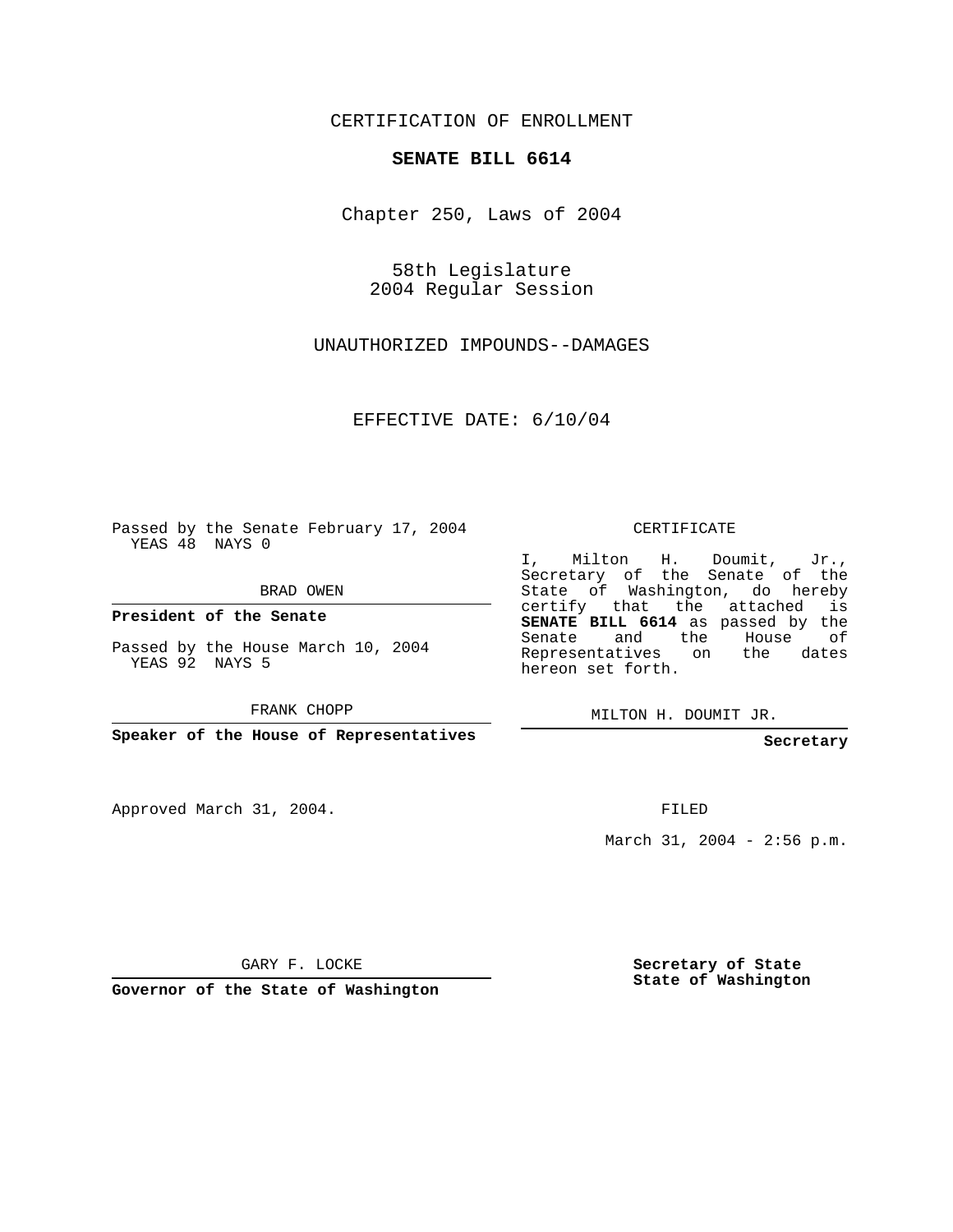## **SENATE BILL 6614** \_\_\_\_\_\_\_\_\_\_\_\_\_\_\_\_\_\_\_\_\_\_\_\_\_\_\_\_\_\_\_\_\_\_\_\_\_\_\_\_\_\_\_\_\_

\_\_\_\_\_\_\_\_\_\_\_\_\_\_\_\_\_\_\_\_\_\_\_\_\_\_\_\_\_\_\_\_\_\_\_\_\_\_\_\_\_\_\_\_\_

Passed Legislature - 2004 Regular Session

**State of Washington 58th Legislature 2004 Regular Session**

**By** Senators Poulsen, Murray, Hewitt, Sheahan and Brown

Read first time 01/27/2004. Referred to Committee on Highways & Transportation.

1 AN ACT Relating to damages for unauthorized impounds; and amending RCW 46.55.120.

BE IT ENACTED BY THE LEGISLATURE OF THE STATE OF WASHINGTON:

 **Sec. 1.** RCW 46.55.120 and 2003 c 177 s 2 are each amended to read as follows:

 (1) Vehicles or other items of personal property registered or titled with the department that are impounded by registered tow truck operators pursuant to RCW 46.55.080, 46.55.085, 46.55.113, or 9A.88.140 may be redeemed only under the following circumstances:

 (a) Only the legal owner, the registered owner, a person authorized in writing by the registered owner or the vehicle's insurer, a person who is determined and verified by the operator to have the permission of the registered owner of the vehicle or other item of personal property registered or titled with the department, or one who has purchased a vehicle or item of personal property registered or titled with the department from the registered owner who produces proof of ownership or written authorization and signs a receipt therefor, may redeem an impounded vehicle or items of personal property registered or titled with the department. In addition, a vehicle impounded because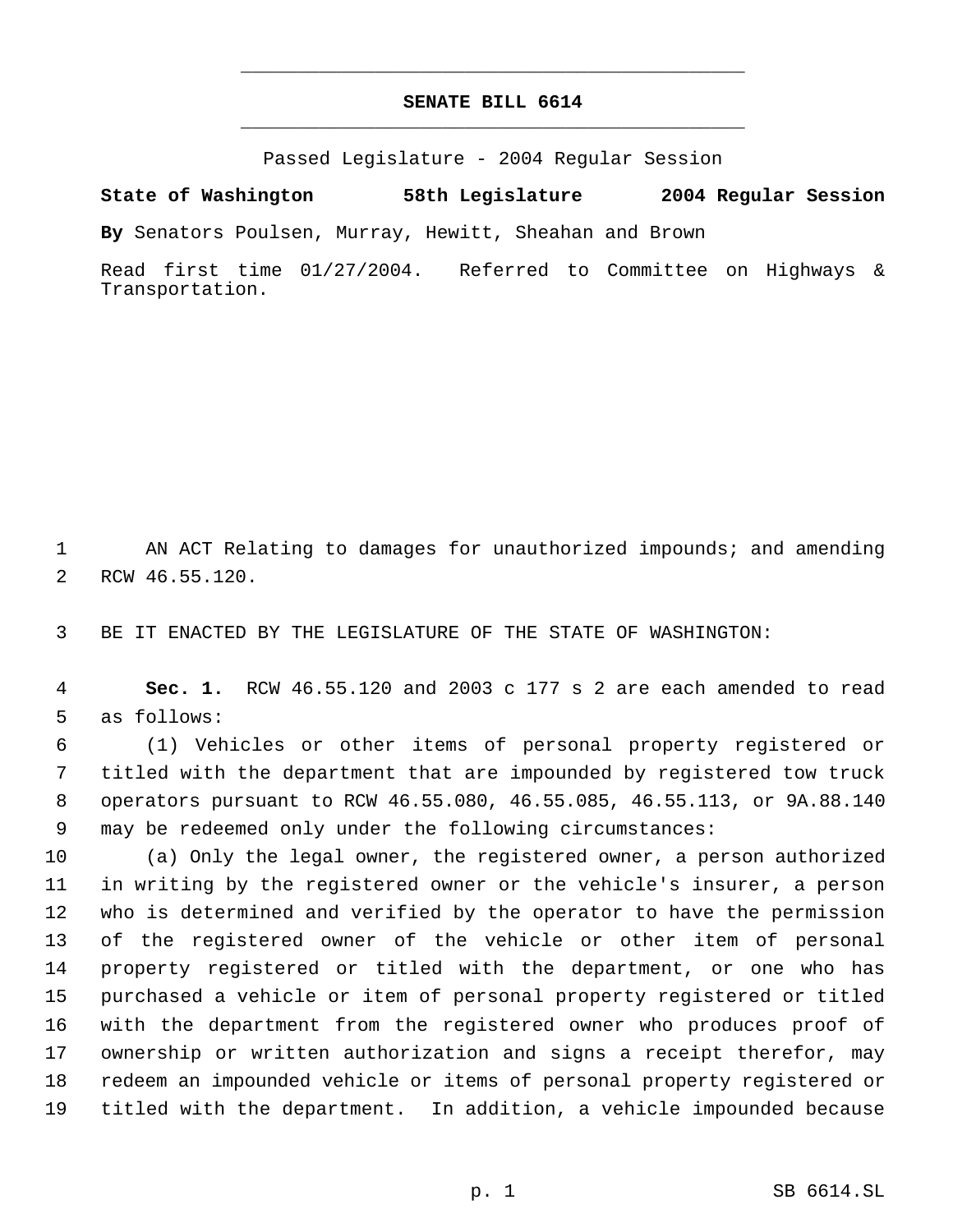the operator is in violation of RCW 46.20.342(1)(c) shall not be released until a person eligible to redeem it under this subsection (1)(a) satisfies the requirements of (e) of this subsection, including paying all towing, removal, and storage fees, notwithstanding the fact that the hold was ordered by a government agency. If the department's records show that the operator has been convicted of a violation of RCW 46.20.342 or a similar local ordinance within the past five years, the vehicle may be held for up to thirty days at the written direction of the agency ordering the vehicle impounded. A vehicle impounded because the operator is arrested for a violation of RCW 46.20.342 may be released only pursuant to a written order from the agency that ordered the vehicle impounded or from the court having jurisdiction. An agency may issue a written order to release pursuant to a provision of an applicable state agency rule or local ordinance authorizing release on the basis of the following:

 (i) Economic or personal hardship to the spouse of the operator, taking into consideration public safety factors, including the operator's criminal history and driving record; or

 (ii) The owner of the vehicle was not the driver, the owner did not know that the driver's license was suspended or revoked, and the owner has not received a prior release under this subsection or RCW 46.55.113(3).

 In order to avoid discriminatory application, other than for the reasons for release set forth in (a)(i) and (ii) of this subsection, an agency shall, under a provision of an applicable state agency rule or local ordinance, deny release in all other circumstances without discretion.

 If a vehicle is impounded because the operator is in violation of RCW 46.20.342(1) (a) or (b), the vehicle may be held for up to thirty days at the written direction of the agency ordering the vehicle impounded. However, if the department's records show that the operator has been convicted of a violation of RCW 46.20.342(1) (a) or (b) or a similar local ordinance within the past five years, the vehicle may be held at the written direction of the agency ordering the vehicle impounded for up to sixty days, and for up to ninety days if the operator has two or more such prior offenses. If a vehicle is impounded because the operator is arrested for a violation of RCW 46.20.342, the vehicle may not be released until a person eligible to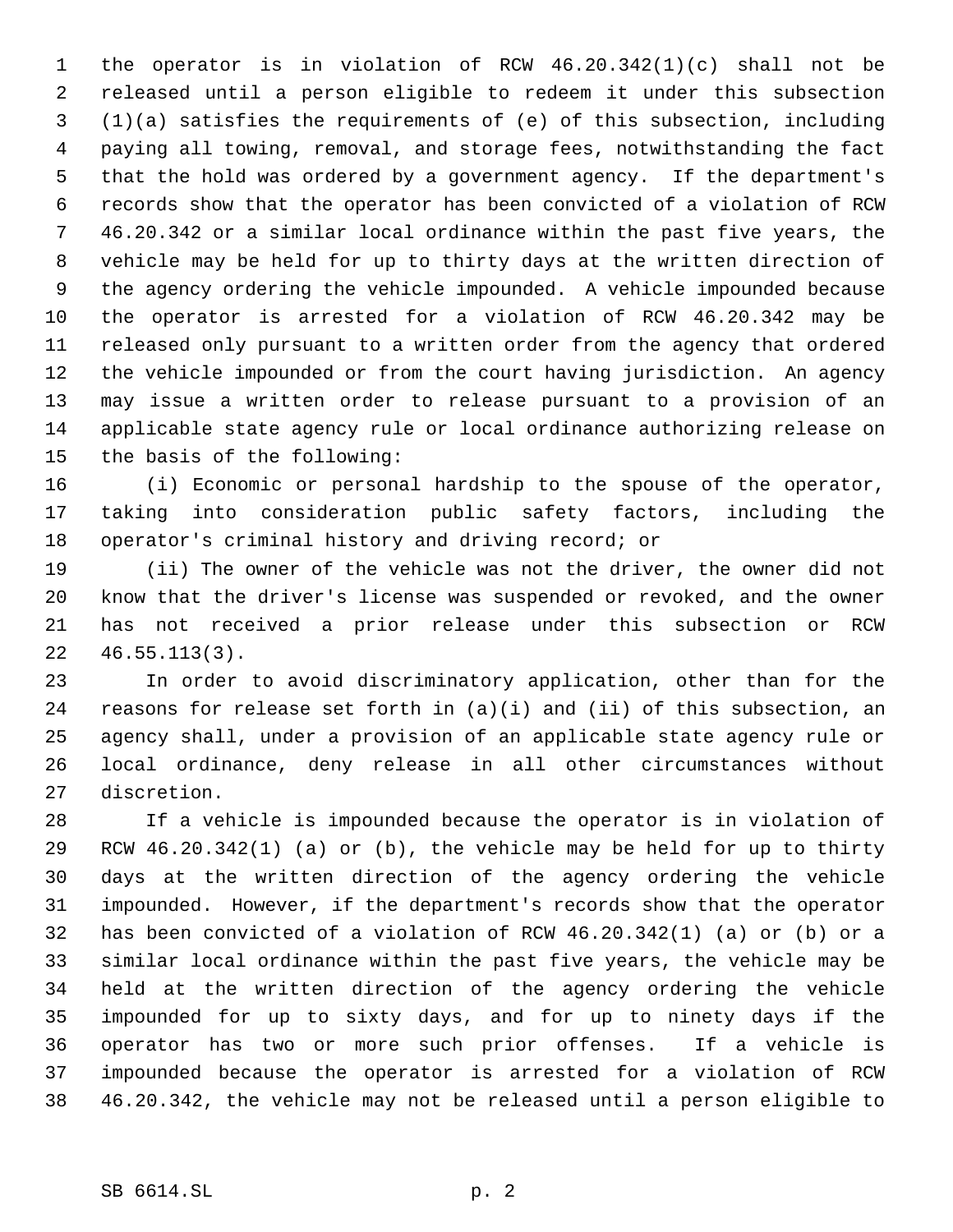redeem it under this subsection (1)(a) satisfies the requirements of (e) of this subsection, including paying all towing, removal, and storage fees, notwithstanding the fact that the hold was ordered by a government agency.

 (b) If the vehicle is directed to be held for a suspended license impound, a person who desires to redeem the vehicle at the end of the period of impound shall within five days of the impound at the request of the tow truck operator pay a security deposit to the tow truck operator of not more than one-half of the applicable impound storage rate for each day of the proposed suspended license impound. The tow truck operator shall credit this amount against the final bill for removal, towing, and storage upon redemption. The tow truck operator may accept other sufficient security in lieu of the security deposit. If the person desiring to redeem the vehicle does not pay the security deposit or provide other security acceptable to the tow truck operator, the tow truck operator may process and sell at auction the vehicle as an abandoned vehicle within the normal time limits set out in RCW 46.55.130(1). The security deposit required by this section may be paid and must be accepted at any time up to twenty-four hours before the beginning of the auction to sell the vehicle as abandoned. The registered owner is not eligible to purchase the vehicle at the auction, and the tow truck operator shall sell the vehicle to the highest bidder who is not the registered owner.

 (c) Notwithstanding (b) of this subsection, a rental car business may immediately redeem a rental vehicle it owns by payment of the costs of removal, towing, and storage, whereupon the vehicle will not be held for a suspended license impound.

 (d) Notwithstanding (b) of this subsection, a motor vehicle dealer or lender with a perfected security interest in the vehicle may redeem or lawfully repossess a vehicle immediately by payment of the costs of removal, towing, and storage, whereupon the vehicle will not be held for a suspended license impound. A motor vehicle dealer or lender with a perfected security interest in the vehicle may not knowingly and intentionally engage in collusion with a registered owner to repossess and then return or resell a vehicle to the registered owner in an attempt to avoid a suspended license impound. However, this provision does not preclude a vehicle dealer or a lender with a perfected security interest in the vehicle from repossessing the vehicle and then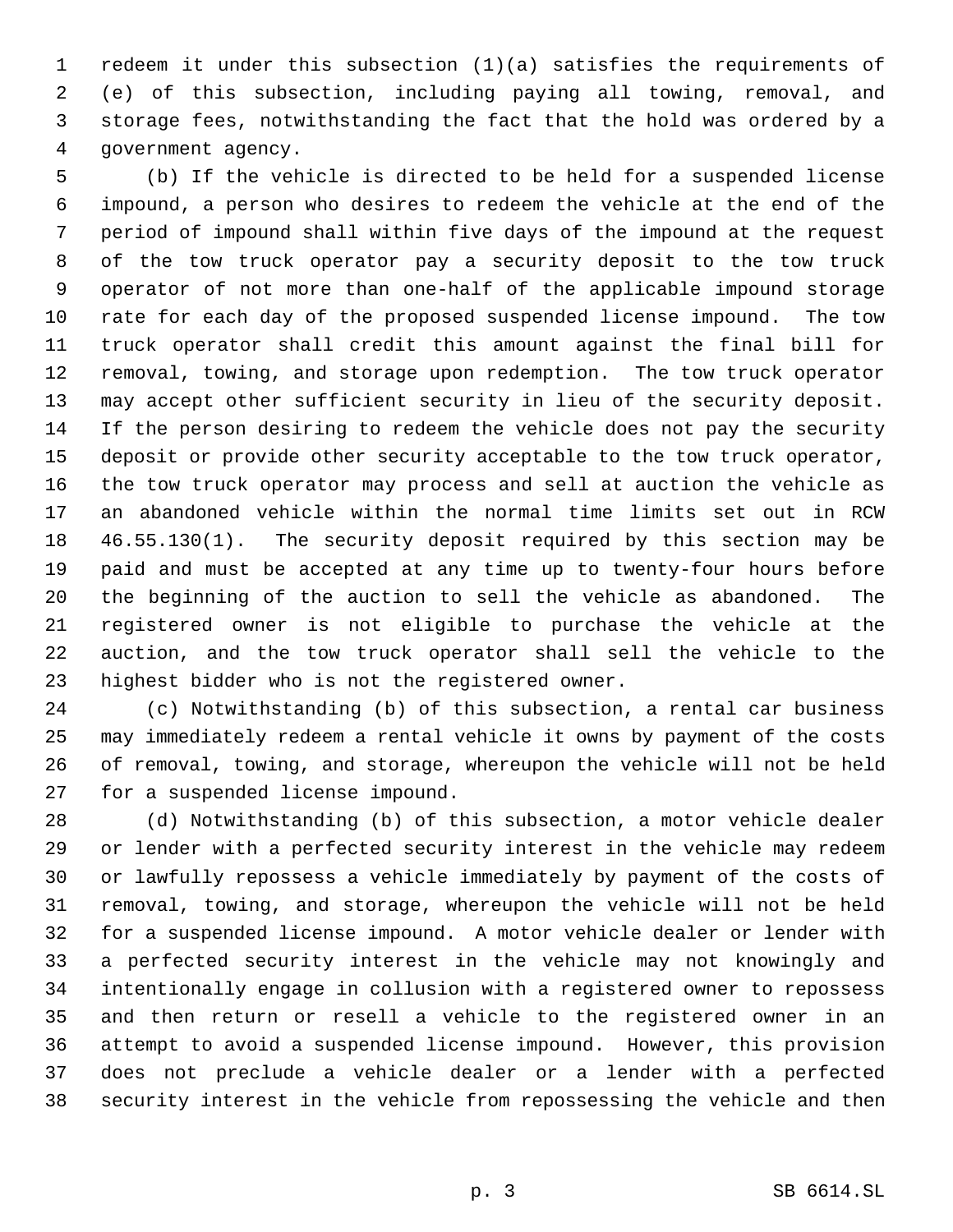selling, leasing, or otherwise disposing of it in accordance with chapter 62A.9A RCW, including providing redemption rights to the debtor under RCW 62A.9A-623. If the debtor is the registered owner of the vehicle, the debtor's right to redeem the vehicle under chapter 62A.9A RCW is conditioned upon the debtor obtaining and providing proof from the impounding authority or court having jurisdiction that any fines, penalties, and forfeitures owed by the registered owner, as a result of the suspended license impound, have been paid, and proof of the payment must be tendered to the vehicle dealer or lender at the time the debtor tenders all other obligations required to redeem the vehicle. Vehicle dealers or lenders are not liable for damages if they rely in good faith on an order from the impounding agency or a court in releasing a vehicle held under a suspended license impound.

 (e) The vehicle or other item of personal property registered or titled with the department shall be released upon the presentation to any person having custody of the vehicle of commercially reasonable tender sufficient to cover the costs of towing, storage, or other services rendered during the course of towing, removing, impounding, or storing any such vehicle, with credit being given for the amount of any security deposit paid under (b) of this subsection. In addition, if a vehicle is impounded because the operator was arrested for a violation of RCW 46.20.342 or 46.20.345 and was being operated by the registered owner when it was impounded under local ordinance or agency rule, it must not be released to any person until the registered owner establishes with the agency that ordered the vehicle impounded or the court having jurisdiction that any penalties, fines, or forfeitures owed by him or her have been satisfied. Registered tow truck operators are not liable for damages if they rely in good faith on an order from the impounding agency or a court in releasing a vehicle held under a suspended license impound. Commercially reasonable tender shall include, without limitation, cash, major bank credit cards issued by financial institutions, or personal checks drawn on Washington state branches of financial institutions if accompanied by two pieces of valid identification, one of which may be required by the operator to have a photograph. If the towing firm cannot determine through the customer's bank or a check verification service that the presented check would be paid by the bank or guaranteed by the service, the towing firm may refuse to accept the check. Any person who stops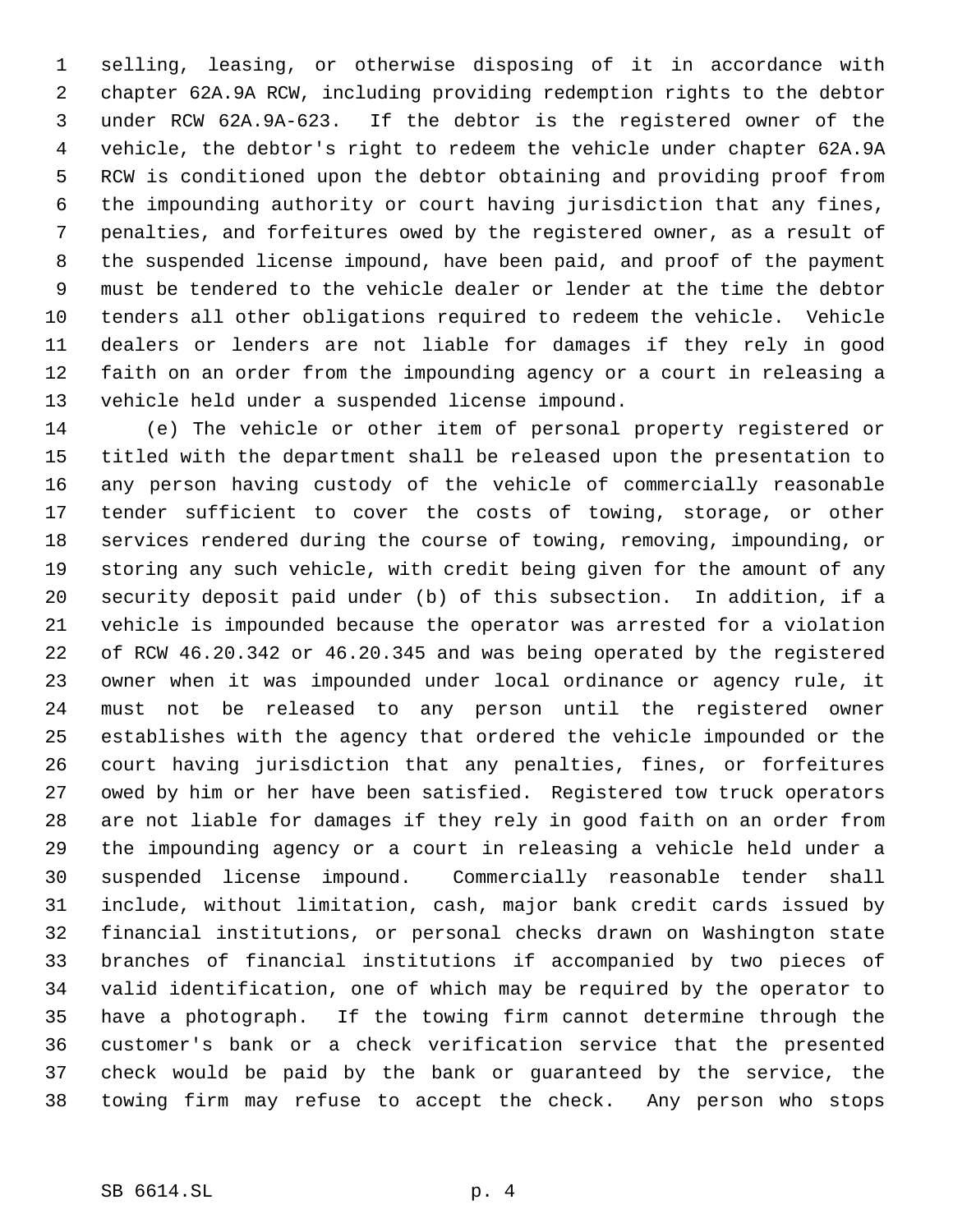payment on a personal check or credit card, or does not make restitution within ten days from the date a check becomes insufficient due to lack of funds, to a towing firm that has provided a service pursuant to this section or in any other manner defrauds the towing firm in connection with services rendered pursuant to this section shall be liable for damages in the amount of twice the towing and storage fees, plus costs and reasonable attorney's fees.

 (2)(a) The registered tow truck operator shall give to each person who seeks to redeem an impounded vehicle, or item of personal property registered or titled with the department, written notice of the right of redemption and opportunity for a hearing, which notice shall be accompanied by a form to be used for requesting a hearing, the name of the person or agency authorizing the impound, and a copy of the towing and storage invoice. The registered tow truck operator shall maintain a record evidenced by the redeeming person's signature that such notification was provided.

 (b) Any person seeking to redeem an impounded vehicle under this section has a right to a hearing in the district or municipal court for the jurisdiction in which the vehicle was impounded to contest the validity of the impoundment or the amount of towing and storage charges. The district court has jurisdiction to determine the issues involving all impoundments including those authorized by the state or its agents. The municipal court has jurisdiction to determine the issues involving impoundments authorized by agents of the municipality. Any request for a hearing shall be made in writing on the form provided for that purpose and must be received by the appropriate court within ten days of the date the opportunity was provided for in subsection (2)(a) of this section and more than five days before the date of the auction. At the time of the filing of the hearing request, the petitioner shall pay to the court clerk a filing fee in the same amount required for the filing of a suit in district court. If the hearing request is not received by the court within the ten-day period, the right to a hearing is waived and the registered owner is liable for any towing, storage, or other impoundment charges permitted under this chapter. Upon receipt of a timely hearing request, the court shall proceed to hear and determine the validity of the impoundment.

 (3)(a) The court, within five days after the request for a hearing, shall notify the registered tow truck operator, the person requesting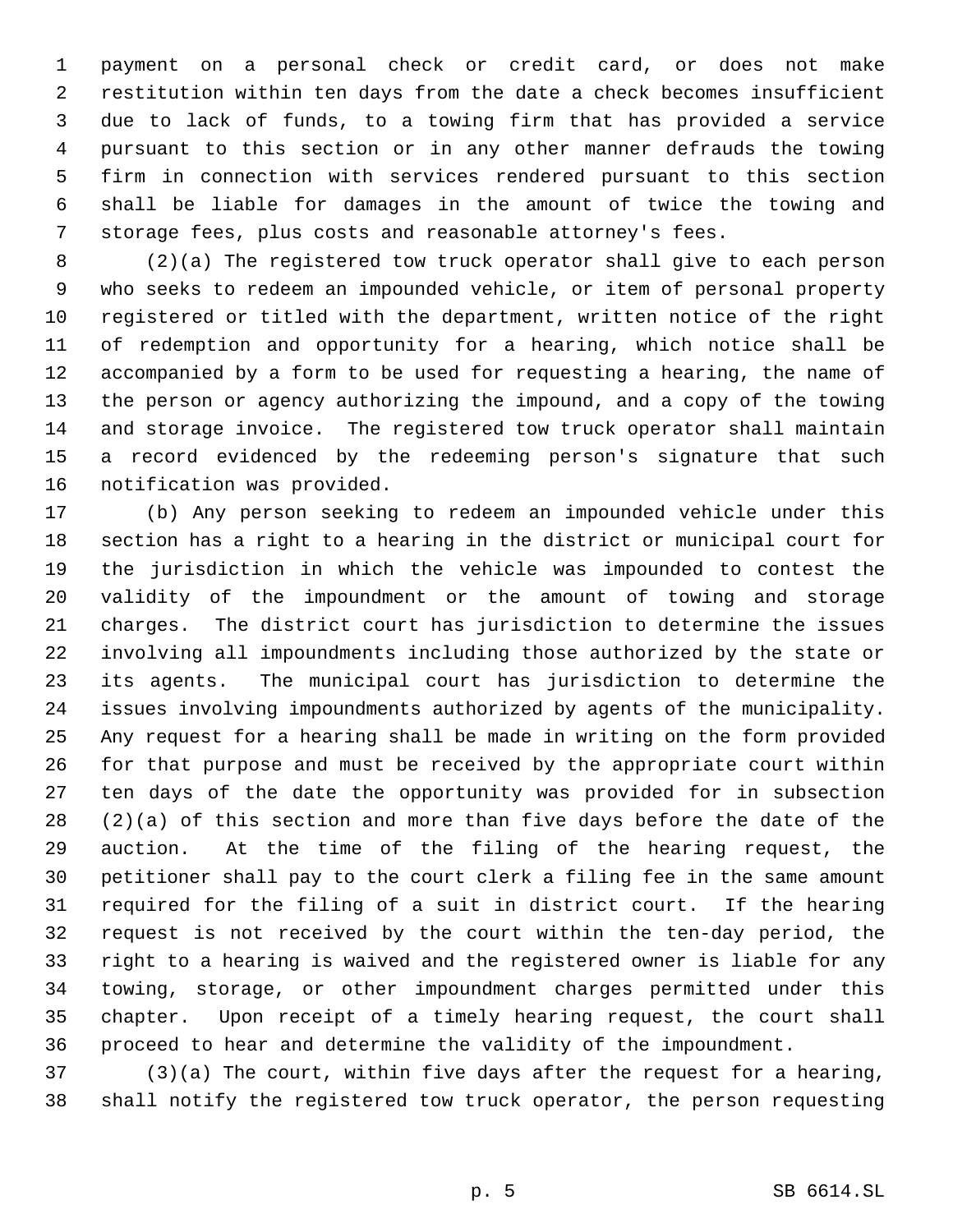the hearing if not the owner, the registered and legal owners of the vehicle or other item of personal property registered or titled with the department, and the person or agency authorizing the impound in writing of the hearing date and time.

 (b) At the hearing, the person or persons requesting the hearing may produce any relevant evidence to show that the impoundment, towing, or storage fees charged were not proper. The court may consider a written report made under oath by the officer who authorized the impoundment in lieu of the officer's personal appearance at the hearing.

 (c) At the conclusion of the hearing, the court shall determine whether the impoundment was proper, whether the towing or storage fees charged were in compliance with the posted rates, and who is responsible for payment of the fees. The court may not adjust fees or charges that are in compliance with the posted or contracted rates.

 (d) If the impoundment is found proper, the impoundment, towing, and storage fees as permitted under this chapter together with court costs shall be assessed against the person or persons requesting the hearing, unless the operator did not have a signed and valid impoundment authorization from a private property owner or an authorized agent.

 (e) If the impoundment is determined to be in violation of this chapter, then the registered and legal owners of the vehicle or other item of personal property registered or titled with the department shall bear no impoundment, towing, or storage fees, and any security shall be returned or discharged as appropriate, and the person or agency who authorized the impoundment shall be liable for any towing, storage, or other impoundment fees permitted under this chapter. The court shall enter judgment in favor of the registered tow truck operator against the person or agency authorizing the impound for the impoundment, towing, and storage fees paid. In addition, the court shall enter judgment in favor of the registered and legal owners of the vehicle, or other item of personal property registered or titled with the department, for the amount of the filing fee required by law for the impound hearing petition as well as reasonable damages for loss of 36 the use of the vehicle during the time the same was impounded( $(-\text{ for }$ 37 not less than fifty dollars per day,)) against the person or agency authorizing the impound. However, if an impoundment arising from an

## SB 6614.SL p. 6